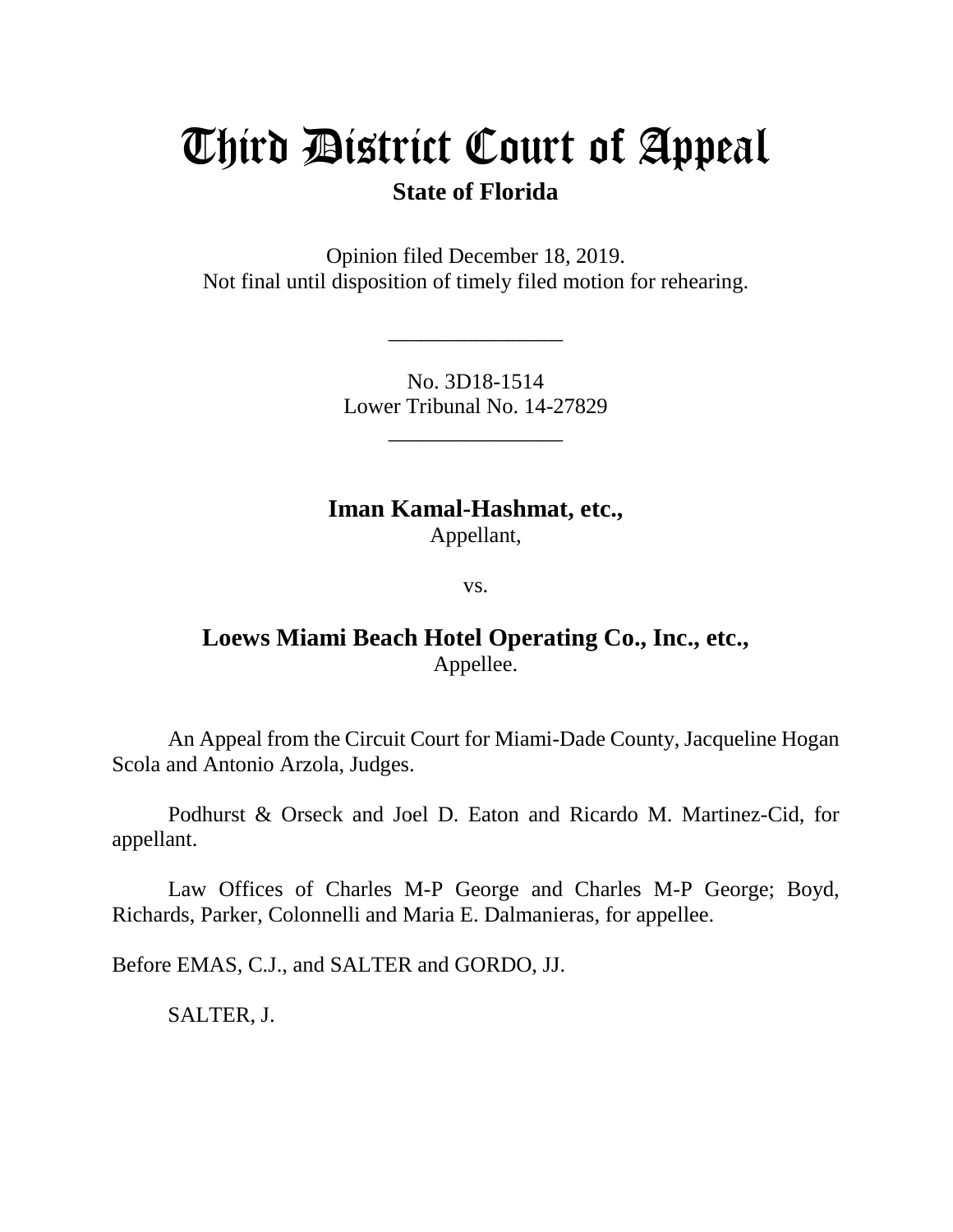Iman Kamal-Hashmat is the personal representative of the Estate of her late husband, Kamal Hashmat, who drowned in a hotel swimming pool in December  $2013<sup>1</sup>$  $2013<sup>1</sup>$  $2013<sup>1</sup>$  Mr. Hashmat's tragic death and the subsequent wrongful death lawsuit in the Miami-Dade Circuit Court (a) present a question whether or not a private hotel in Florida has a legal duty to hire professional lifeguards to supervise its swimming pool, and (b) the appropriate jury instructions to be given, based on the answer to that question.

### The Parties, Lawsuit, Trial, and Defense Judgment

The appellant, plaintiff below, will be referred to as "the Estate." The appellee, defendant below,<sup>[2](#page-1-1)</sup> Loews Miami Beach Hotel Operating Co., Inc., will be referred to as "Loews."

The Estate's wrongful death lawsuit against Loews alleged: Mr. Hashmat was a "paying guest" of Loews; Mr. Hashmat entered and swam in the hotel swimming pool, which was operated, maintained, and controlled by Loews; Mr. Hashmat struggled in the water and then became completely submerged; and "[a]s a result of the negligence and otherwise wrongful conduct of [Loews] . . . and/or the negligence vicariously attributed to [Loews], [Mr. Hashmat] died." Additional allegations

ī

<span id="page-1-0"></span><sup>1</sup> Subsequent resuscitation efforts and intensive care treatment at Florida and New York hospitals proved unavailing, and Mr. Hashmat died in early 2014.

<span id="page-1-1"></span><sup>&</sup>lt;sup>2</sup> The initial complaint named seven defendants; all but Loews were dropped before trial.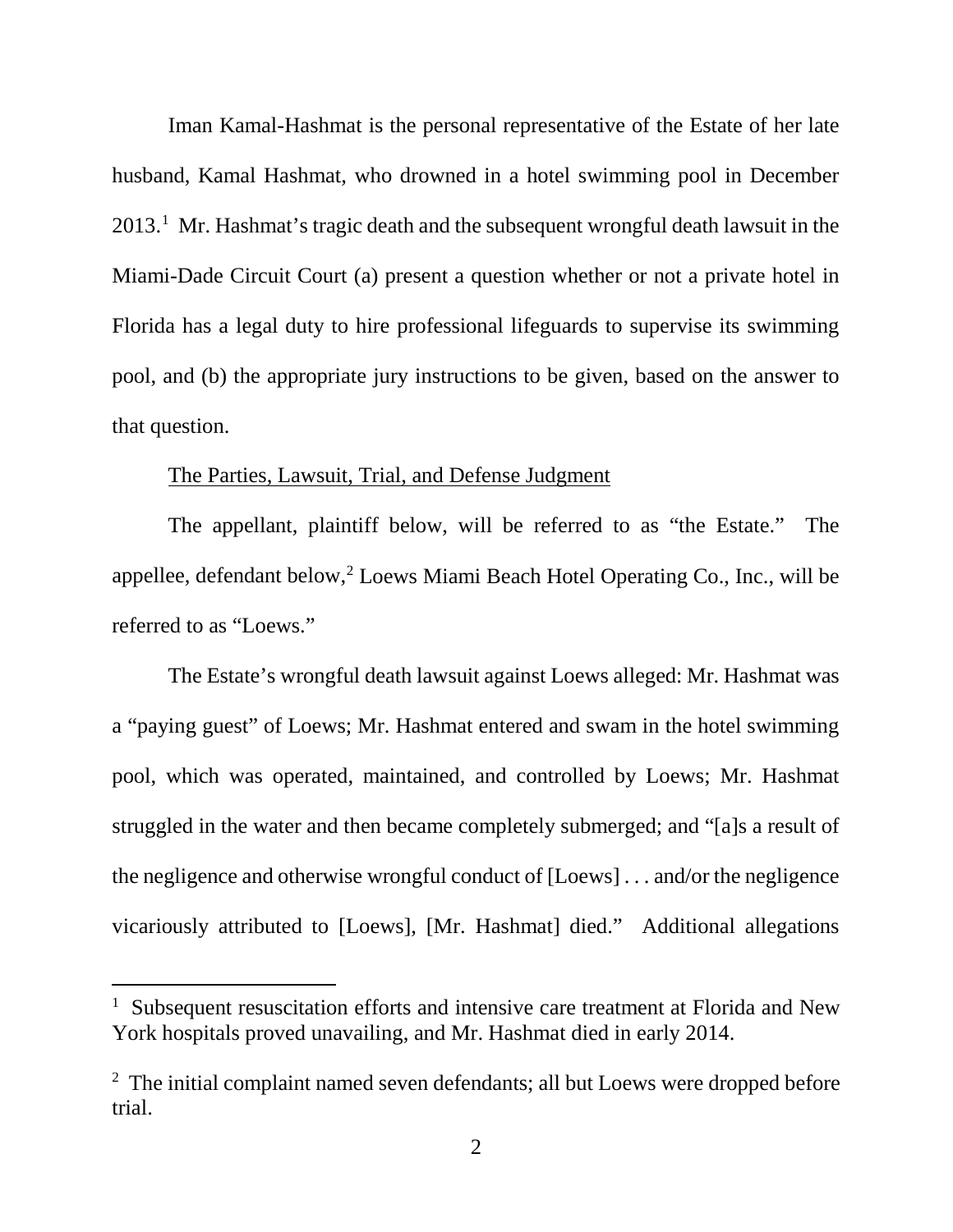described Loews duties to Mr. Hashmat and other guests: "to provide, operate, control, manage, and/or maintain reasonably safe swimming pool(s), pool facilities, and/or pool environment . . . and to protect the guests and invitees, including [Mr. Hashmat] from unreasonable risk of physical harm."

The Estate's complaint also alleged that Loews "had an additional duty to promulgate proper policies and procedures" for the operation and maintenance of the swimming pool and pool area, including policies and procedures to train and supervise Loews [hotel employees and staff members], another additional duty "to exercise due care in hiring, training, and/or supervising" those hotel employees and staff members, and another additional duty "to warn users of the swimming pool(s)" and pool area "that there would not be a lifeguard on duty and warn about all other dangers associated with the use of [the pool and pool area]."

After pretrial motions, discovery, and other proceedings, the case was tried in 2018 before a jury. Two pretrial rulings affected the Estate's contention that Loews' obligation to have a professional lifeguard on duty, or not, was a fact issue triable to the jury. First, the trial court granted Loews a partial summary judgment on its motion for a ruling that Loews had no legal obligation to its guests to have professional lifeguards on duty when the pool was open: "While [the Estate] may have multiple grounds as to why Loews may have breached its duty to exercise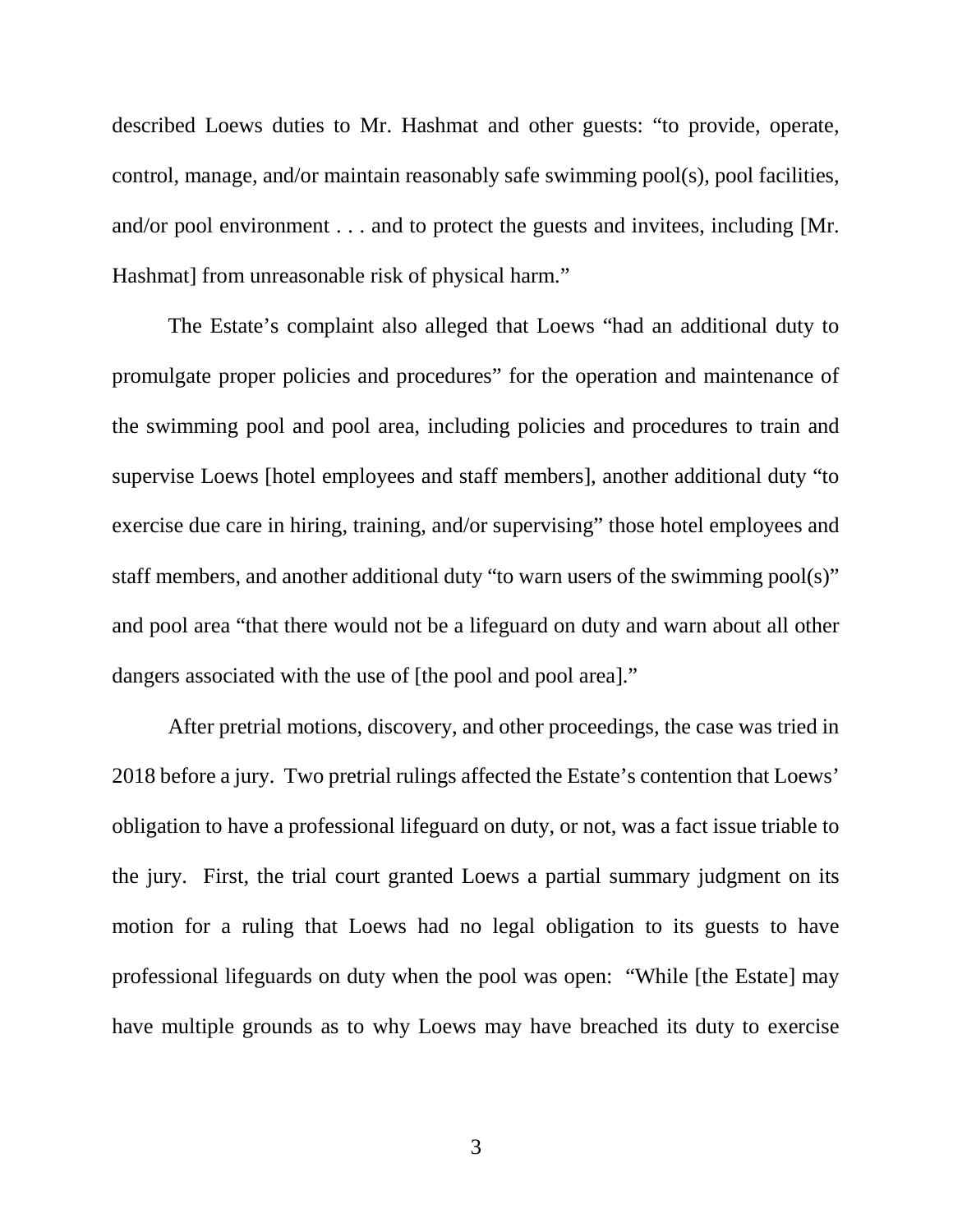ordinary and reasonable care, it cannot rely on the lack of a professional lifeguard,

alone, as the basis for the breach."

Second, the trial court granted in part Loews' motion in limine:

[The Estate] is precluded from arguing or presenting testimony that Loews had a duty to provide a lifeguard or that Loews breached a duty or acted unreasonably solely by failing to post a lifeguard. However, reference to the use of the word lifeguard is not precluded at trial. [The Estate] may argue and present testimony that Loews owed a duty of reasonable care to its guests in providing for the supervision and safety of its pool, and that because there was no duty to have a lifeguard and Loews chose not to have a lifeguard, Loews should have taken any number of other safety precautions.

Among the jury instructions were these, as pertinent to the alleged trial court

errors raised by the Estate in this appeal:

## [As to negligence]

Negligence is the failure to use reasonable care, which is the care that a reasonably careful person would use under like circumstances. Negligence is doing something that a reasonably careful person would not do under like circumstances, or failing to do something that a reasonably careful person would do under like circumstances.

[As to legal duty and lifeguards]

Loews -- meaning Loews Hotel -- owed a duty to exercise ordinary and reasonable care in its effort to provide for the supervision and safety of its pool. Loews did not have a legal duty to post a professional lifeguard at its pool. Whether or not Loews breached its duty to exercise reasonable and ordinary care is to be determined on the totality of the circumstances.

The stipulated form of special interrogatory jury verdict included three questions regarding liability: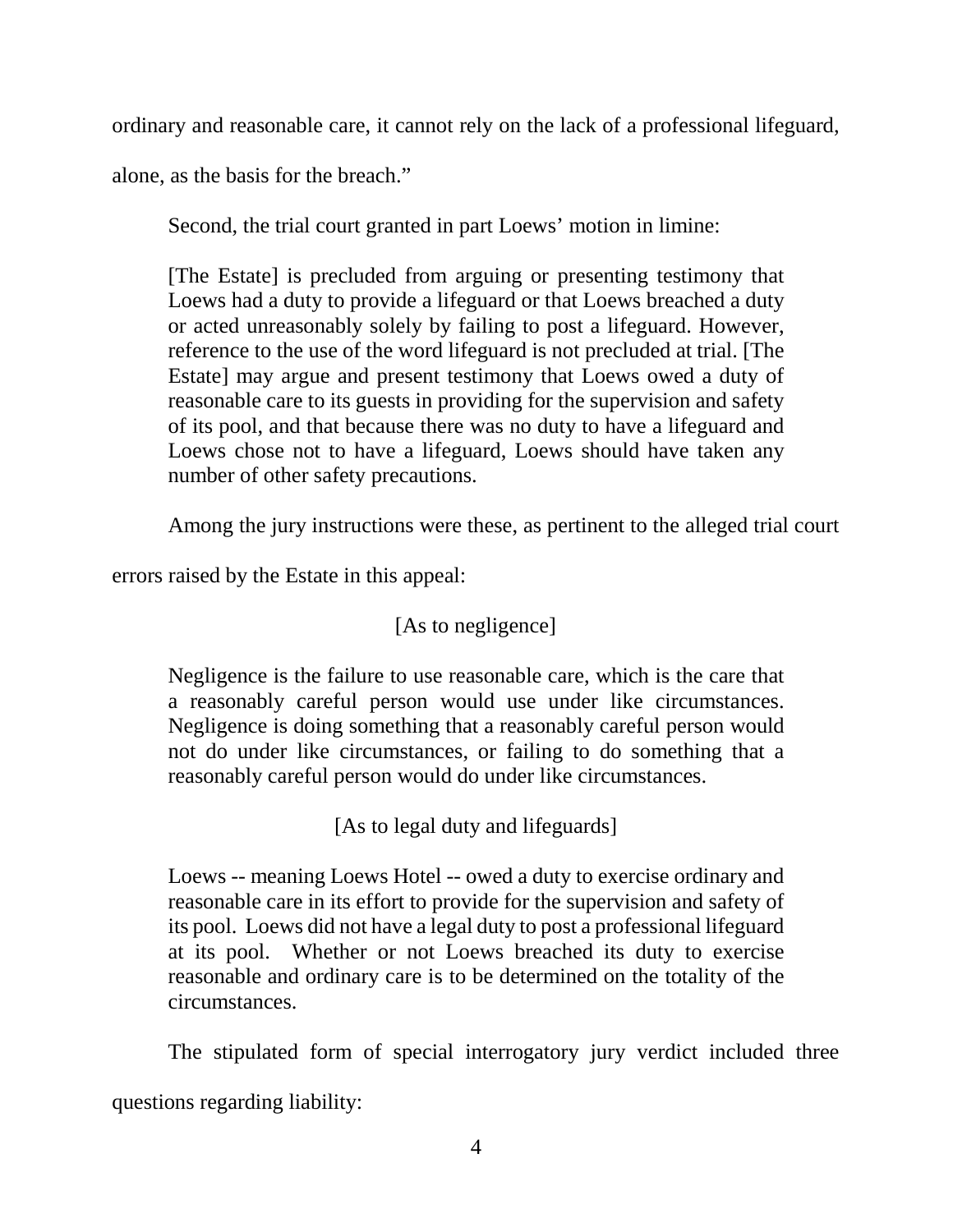1. Was Loews Hotel negligent in failing to maintain the pool in a reasonably safe condition, or negligent in failing to correct a dangerous condition in the pool about which it either knew or should have known, by the use of reasonable care, that was a legal cause of the injury and death of Kamal Hashmat?

2. Was Loews Hotel negligent in failing to properly monitor, supervise, and/or train its employees to properly monitor and supervise the safety of Hotel guests using the pool that was a legal cause of the injury and death of Kamal Hashmat?

3. Did Loews Hotel fail to exercise reasonable care after it undertook to perform CPR on Kamal Hashmat that increased the risk of harm or resulted in actual harm to Kamal Hashmat?

The jury answered each of the three questions by checking the line marked "NO," followed the directions on the verdict form to skip the damages interrogatories, and returned that verdict. A form of final judgment for Loews was duly entered by the trial court, and this appeal followed.

#### Analysis

The sole issue raised and argued by the Estate is whether the trial court erred in instructing the jury that, as a matter of law, the hotel had no legal duty "to post a professional lifeguard at its pool." "Florida law is clear that decisions regarding jury instructions rest within the sound discretion of the trial court and should not be overturned on appeal absent a showing of prejudicial error." Gonzalez v. Rose, 752 So. 2d 39, 41 (Fla. 3d DCA 2000).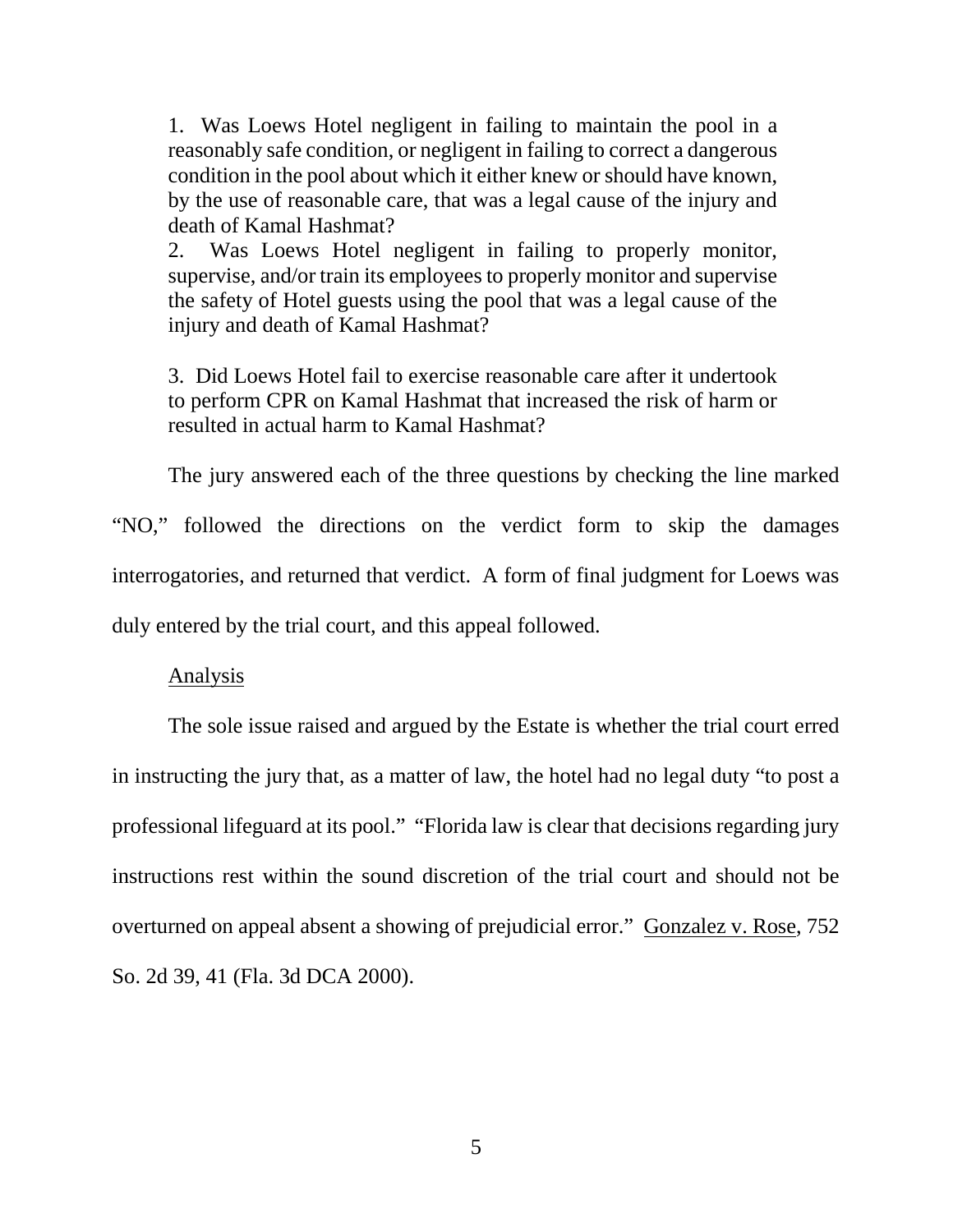The existence of a legal duty is a question of law for determination by the court, and we review de novo the trial court's rulings on that issue. McCain v. Florida Power Corp., 593 So. 2d 500, 502 (Fla. 1992).

The trial court correctly concluded that Florida law does not impose a legal duty on the owner or operator of a private hotel swimming pool to provide a lifeguard for the protection of its guests. A rule within the Florida Administrative Code, Rule 64E-9.008, "Supervision and Safety," addresses "public swimming pools," and requirements for the training and certification of lifeguards at such pools (as well as requirements for safety equipment, pool rules, maintenance and access, and other aspects of pool operation). The authority for that rule originates in the public health provisions of section 381.006(13) and chapter 514, Florida Statutes  $(2019).<sup>3</sup>$  $(2019).<sup>3</sup>$  $(2019).<sup>3</sup>$  Although these statutes and the administrative rule impose legal requirements for professional lifeguards if hired to supervise a private hotel swimming pool, they do not specify that a private hotel <u>must</u> hire such a lifeguard to supervise swimmers in the hotel pool.

Nor do the cases cited by the Estate impose such a duty. The Florida Supreme Court decision in Pickett v. City of Jacksonville, 20 So. 2d 484 (Fla. 1945), is distinguishable. A trial court's final judgment on a demurrer (a pretrial ruling of no

ī

<span id="page-5-0"></span><sup>3</sup> The applicable statutes and rule were in place at the time of Mr. Hashmat's accidental drowning. Chapter 514 contains detailed requirements for "Public Swimming and Bathing Facilities."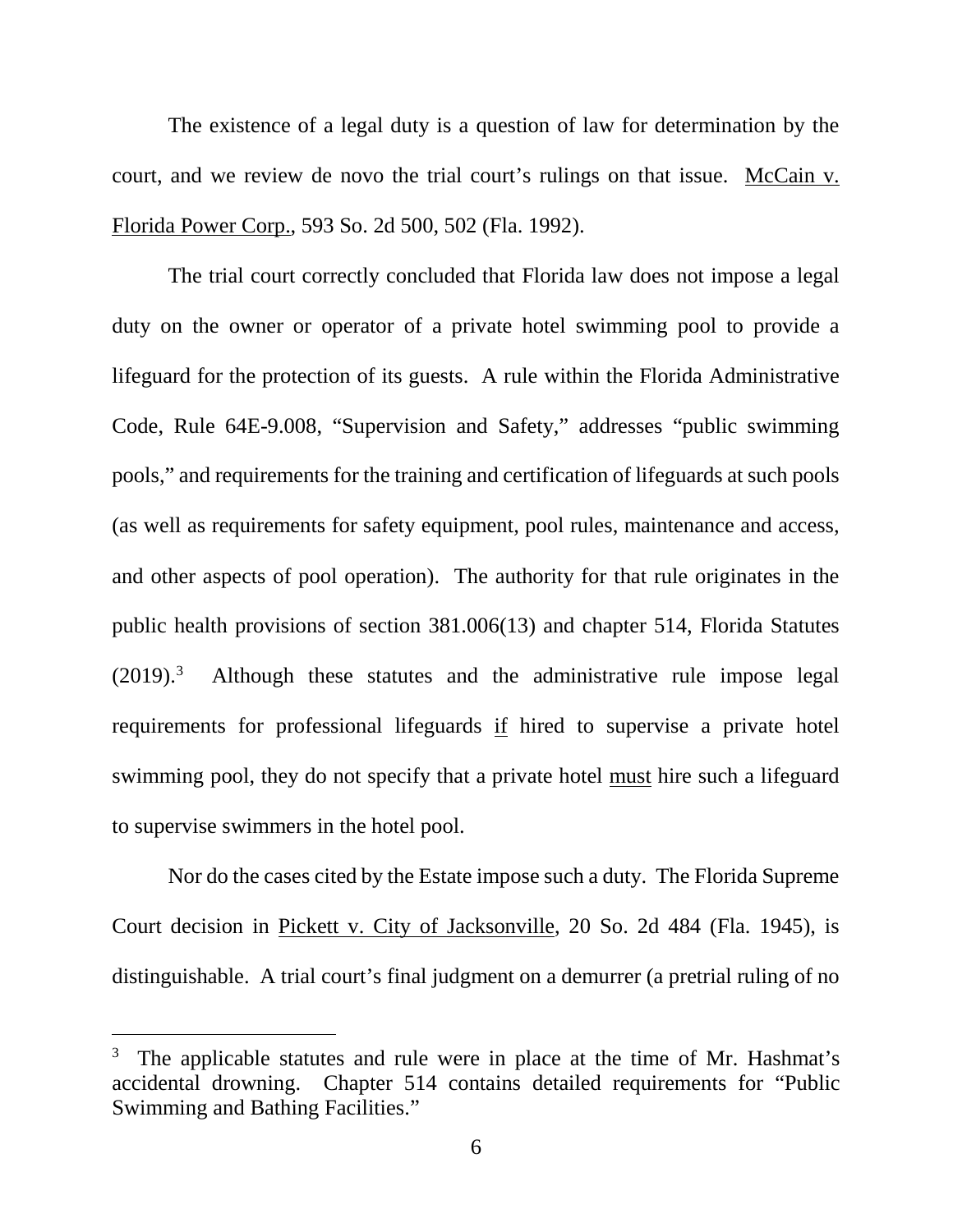liability as a matter of law under prior civil procedural rules) was reversed in Pickett, because a municipal swimming pool which collected admission from bathers had allegedly provided two "attendants" who did not use available "watch towers" to observe some 250 persons then using the pool.

Some 43 years after Pickett, the Florida Supreme Court declined to review a decision of this court affirming a circuit court ruling "that a hotel has no duty even to post a lifeguard at its own swimming pool." Adika v. Beekman Towers, Inc., 633 So. 2d 1170, 1170 (Fla. 3d DCA 1994), rev. denied, 640 So. 2d 1106 (Fla. 1994), citing Frost v. Newport Motel, Inc., 516 So. 2d 16 (Fla. 3d DCA 1987), rev. denied, 525 So. 2d 878 (Fla. 1988). In approving the trial court's analysis in the Frost case, this court acknowledged the law's "distinction between areas of *limited* access (stores, hotels, shops) and *general* access (public pools, race tracks, amusement centers)." 516 So. 2d at 16, 17 (italics in the original).

Nor is the Estate's reliance on the "zone of risk" analysis in McCain persuasive. McCain involved an electrical utility's misidentification of the location of an underground electrical cable, and the resulting injury to the plaintiff when his excavating machine struck the cable. The Court observed, "[w]hile it is true that power companies are not insurers, they nevertheless must shoulder a greater-thanusual duty of care in proportion to the greater-than-usual zone of risk associated with the business enterprise they have undertaken." McCain, 593 So. 2d at 504.